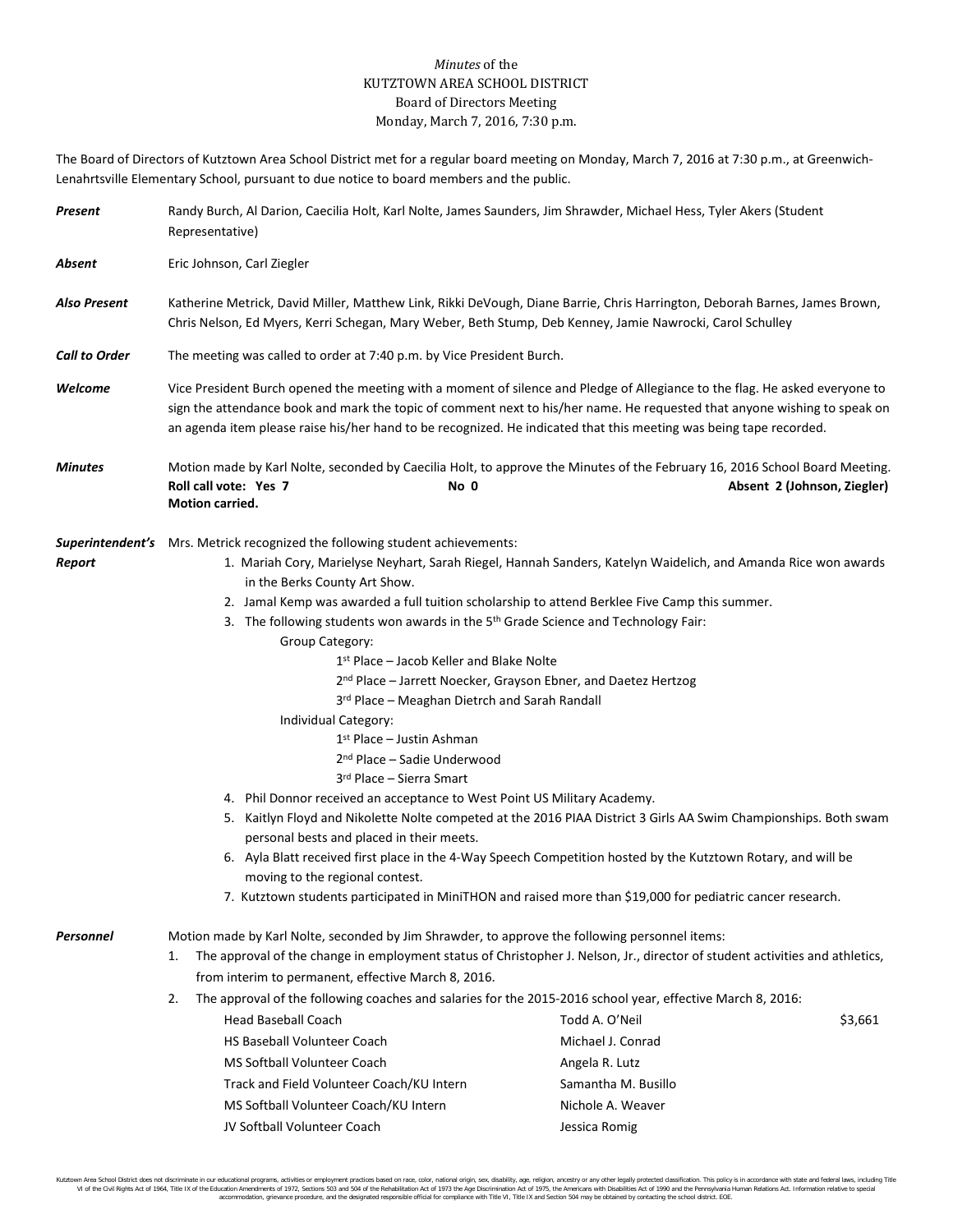|                                                       | The approval of a rate increase of \$1.00 per hour for Arthur M. Poulsen, maintenance employee, due to the completion of<br>3.                                                                                                                                                                                                             |                                                                                                                                       |                                            |  |  |
|-------------------------------------------------------|--------------------------------------------------------------------------------------------------------------------------------------------------------------------------------------------------------------------------------------------------------------------------------------------------------------------------------------------|---------------------------------------------------------------------------------------------------------------------------------------|--------------------------------------------|--|--|
|                                                       | the six-month evaluation process, per Policy 328, effective October 21, 2015.                                                                                                                                                                                                                                                              |                                                                                                                                       |                                            |  |  |
|                                                       | The approval of a rate increase of \$1.00 per hour for Ronald J. Dengler, maintenance employee, due to the completion of<br>4.                                                                                                                                                                                                             |                                                                                                                                       |                                            |  |  |
|                                                       | Roll call vote: Yes 7                                                                                                                                                                                                                                                                                                                      | the six-month evaluation process, per Policy 328, effective January 14, 2016.                                                         |                                            |  |  |
|                                                       | <b>Motion carried.</b>                                                                                                                                                                                                                                                                                                                     | No 0                                                                                                                                  | Absent 2 (Johnson, Ziegler)                |  |  |
|                                                       |                                                                                                                                                                                                                                                                                                                                            | All Personnel are Approved Pending the District's Receipt of All Mandated Credentials                                                 |                                            |  |  |
| <b>2016-17 District</b>                               | Motion made by Al Darion, seconded by Michael Hess, to approve the 2016-2017 Kutztown Area School District calendar per                                                                                                                                                                                                                    |                                                                                                                                       |                                            |  |  |
| <b>Calendar</b>                                       | attached.                                                                                                                                                                                                                                                                                                                                  |                                                                                                                                       |                                            |  |  |
|                                                       | Roll call vote: Yes 7<br>Motion carried.                                                                                                                                                                                                                                                                                                   | No 0                                                                                                                                  | Absent 2 (Johnson, Ziegler)                |  |  |
|                                                       |                                                                                                                                                                                                                                                                                                                                            | Post Employment Motion made by Karl Nolte, seconded by Michael Hess, to approve an agreement with Markley Actuarial Services, Inc. to |                                            |  |  |
|                                                       | Benefits Valuation perform Other Post-Employment Benefits Valuation at a cost of \$2,900, which is no increase from the 2014-2015 valuation. This<br>valuation is required every two years per GASB 45.                                                                                                                                    |                                                                                                                                       |                                            |  |  |
|                                                       | Roll call vote: Yes 7                                                                                                                                                                                                                                                                                                                      | No 0                                                                                                                                  | Absent 2 (Johnson, Ziegler)                |  |  |
|                                                       | Motion carried.                                                                                                                                                                                                                                                                                                                            |                                                                                                                                       |                                            |  |  |
| <b>Dental Plan</b>                                    | Motion made by Michael Hess, seconded by Caecilia Holt, to approve an agreement with United Concordia to provide dental<br>insurance to our employees for the 2016-2017 school year. Price is the same as 2015-2016.                                                                                                                       |                                                                                                                                       |                                            |  |  |
| Renewal                                               | Roll call vote: Yes 7                                                                                                                                                                                                                                                                                                                      | No 0                                                                                                                                  | Absent 2 Johnson, Ziegler)                 |  |  |
|                                                       | Motion carried.                                                                                                                                                                                                                                                                                                                            |                                                                                                                                       |                                            |  |  |
| <b>Sewing Machine</b>                                 | Motion made by Al Darion, seconded by Karl Nolte, to approve the service contract with Don Kauffman Sewing Machines for                                                                                                                                                                                                                    |                                                                                                                                       |                                            |  |  |
| <b>Service</b>                                        | the 2016-2017 school year at a cost of \$35 per machine.                                                                                                                                                                                                                                                                                   |                                                                                                                                       |                                            |  |  |
|                                                       | Roll call vote: Yes 7<br>Motion carried.                                                                                                                                                                                                                                                                                                   | No 0                                                                                                                                  | Absent 2 (Johnson, Ziegler)                |  |  |
| Conference<br><b>Request</b>                          | Motion made by Karl Nolte, seconded by Al Darion, to approve employee #1737 to attend the PA Athletic Directors Association<br>2016 Conference on March 15-18, 2016, in Hershey, PA, at a cost of \$1,200.                                                                                                                                 |                                                                                                                                       |                                            |  |  |
|                                                       | Roll call vote: Yes 5                                                                                                                                                                                                                                                                                                                      | No 1 (Saunders)                                                                                                                       | NA 1(Shrawder) Absent 2 (Johnson, Ziegler) |  |  |
|                                                       | Motion carried.                                                                                                                                                                                                                                                                                                                            |                                                                                                                                       |                                            |  |  |
| <b>Website Hosting</b>                                | Motion made by Caecilia Holt, seconded by Michael Hess, to approve an agreement with Blackboard, Inc. to perform a<br>migration of the district website to a new platform, called Centricity, at no cost to the school district. This agreement also                                                                                       |                                                                                                                                       |                                            |  |  |
| Provider                                              |                                                                                                                                                                                                                                                                                                                                            | specifies that the annual web hosting cost will remain at the previously reduced amount of \$5,000 for the upcoming year.             |                                            |  |  |
|                                                       | Roll call vote: Yes 7                                                                                                                                                                                                                                                                                                                      | No 0                                                                                                                                  | Absent 2 (Johnson, Ziegler)                |  |  |
|                                                       | Motion carried.                                                                                                                                                                                                                                                                                                                            |                                                                                                                                       |                                            |  |  |
| <b>Donation to</b><br><b>Kutztown Fire</b><br>Company | Motion made by Caecilia Holt, seconded by Al Darion, to approve a donation of \$150 to the Kutztown Fire Company in<br>appreciation of their donation of time and equipment.                                                                                                                                                               |                                                                                                                                       |                                            |  |  |
|                                                       | Roll call vote: Yes 7<br>Motion carried.                                                                                                                                                                                                                                                                                                   | No 0                                                                                                                                  | Absent 2 (Johnson, Ziegler)                |  |  |
| <b>Donation of</b><br>Landscaping                     | Motion made by Karl Nolte, seconded by Jim Shrawder, to approve the donation of 24 pallets of patio pavers to<br>the Kutztown Area School Director by ABE Landscaping. Use of the materials will be decided at a future date by the Facilities                                                                                             |                                                                                                                                       |                                            |  |  |
| <b>Materials</b>                                      | Committee.                                                                                                                                                                                                                                                                                                                                 |                                                                                                                                       |                                            |  |  |
|                                                       | Roll call vote: Yes 7<br>Motion carried.                                                                                                                                                                                                                                                                                                   | No 0                                                                                                                                  | Absent 2 (Johnson, Ziegler)                |  |  |
| Young Writers/<br><b>Young Readers</b>                | Motion made by Karl Nolte, seconded by Jim Shrawder, to approve the Agreement of Understanding between the Kutztown<br>Area School District and the Pennsylvania Writing and Literature Project at West Chester University to offer a two-week Young<br>Writers/Young Reading Program from July 18-28, 2016 at Kutztown Elementary School. |                                                                                                                                       |                                            |  |  |
| Program                                               | Roll call vote: Yes 7                                                                                                                                                                                                                                                                                                                      | No 0                                                                                                                                  | Absent 2 (Johnson, Ziegler)                |  |  |
|                                                       | Motion carried.                                                                                                                                                                                                                                                                                                                            |                                                                                                                                       |                                            |  |  |

Kutztown Area School District does not discriminate in our educational programs, activities or employment practices based on race, color, national origin, sex, disability, age, religion, ancestry or any other legally prot